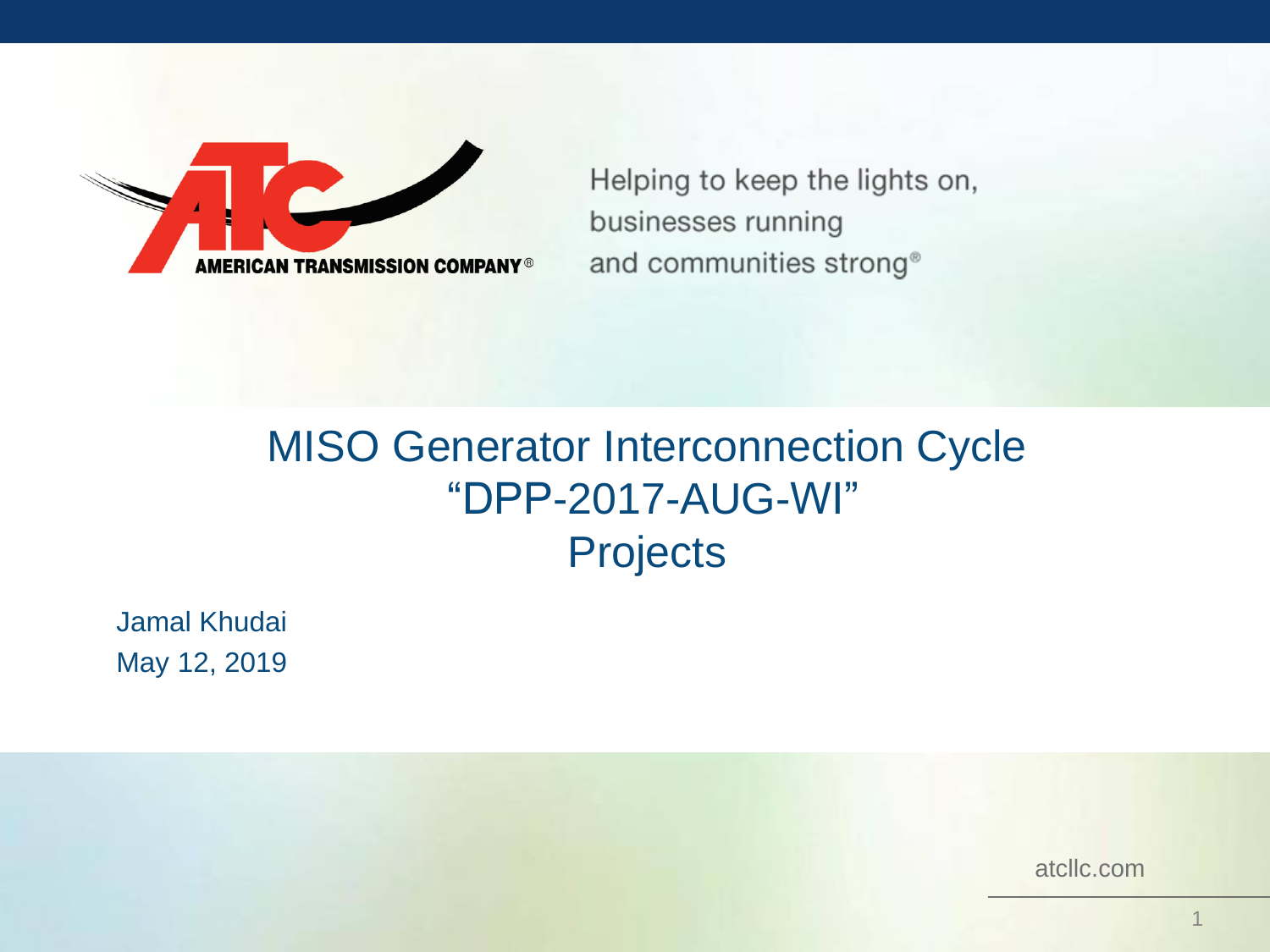# MISO Generator Interconnection Cycle "DPP-2017-AUG-WI" Projects





#### **Purpose**

• Update on MISO Generator Interconnection Cycle "DPP-2017-AUG-WI" Projects

#### **Takeaways**

- Capital Cost: \$134 million
- Fourteen (14) Interconnection Requests all have signed GIAs (except J732 – in progress)
- Total: 2242 MW
- Seven (7) Interconnections at Six New Substations
- Seven (7) Interconnection at Existing Substations
- Sixteen (16) Network Projects
	- o One (1) New 345-kV Substation
	- Fourteen(14) Existing Transformer or line upgrades
	- $\circ$  One (1) New 69-kV line (2.4 miles right-of-way)

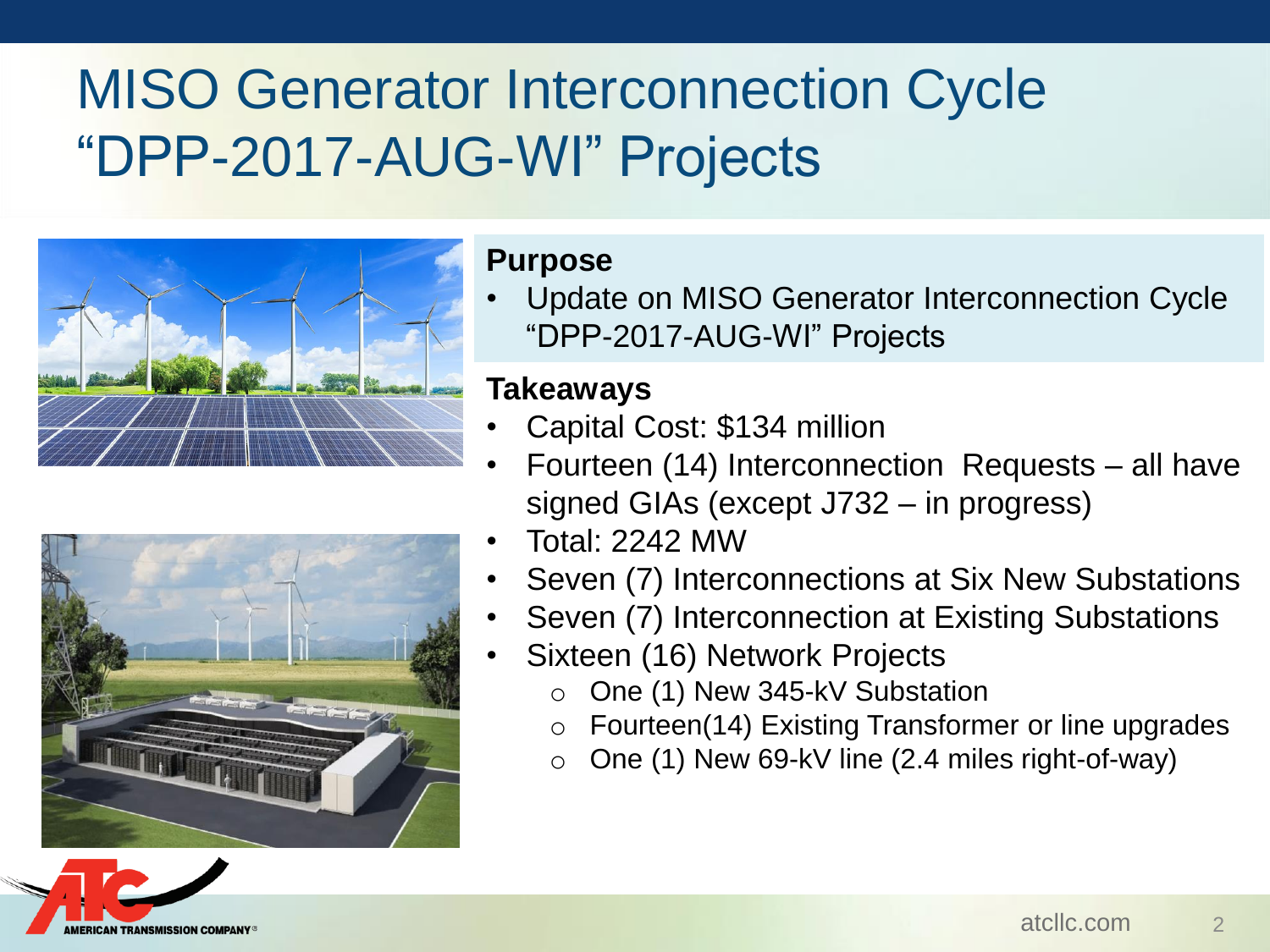# Cost Assigned to Each Interconnection Request

|                 | <b>MISO</b><br>No Queue Fuel |    | Name                        | <b>Point of Interconnection</b>   | <b>MW</b> | <b>Energy Resource</b><br><b>Interconnection Service</b><br><b>Network Upgrades (\$)</b> |                                               |                                | <b>Network Resource</b><br><b>Interconnection</b><br><b>Service</b> | Interconnection<br><b>Facilities (\$)</b> | <b>Total Cost of</b><br><b>Network</b><br><b>Upgrades</b> |
|-----------------|------------------------------|----|-----------------------------|-----------------------------------|-----------|------------------------------------------------------------------------------------------|-----------------------------------------------|--------------------------------|---------------------------------------------------------------------|-------------------------------------------|-----------------------------------------------------------|
|                 |                              |    |                             |                                   |           | Steady -<br><b>State</b><br><b>Thermal</b><br>& Voltage                                  | <b>Dynamic</b><br>and EMT<br><b>Stability</b> | <b>Short</b><br><b>Circuit</b> | <b>Network</b><br><b>Upgrades</b><br><b>(S)</b>                     | <b>TO Network</b><br><b>Upgrades</b>      | (Exclude TOIF<br>& Affected<br>Systems) (\$)              |
|                 | J732                         | CC | Nemadji Trail Energy        | Arrowhead - Stone Lake 345 kV     | 562       |                                                                                          |                                               | 100,000                        | 3,898,500                                                           | 17,565,722                                | 21,564,222                                                |
|                 | J807                         |    | Wind Quilt Block II         | Falcon 138kV                      | 41        | 91,379                                                                                   | $\bf{0}$                                      | 67,969                         | 439,916                                                             | 912,072                                   | 1,511,335                                                 |
|                 | J818                         |    | Solar Badger State Solar    | Jefferson 138 kV                  | 149       |                                                                                          | $\Omega$                                      | 100,000                        | 4,696,165                                                           | 1,847,766                                 | 6,643,931                                                 |
|                 | J819                         |    | Wind Badger State Solar     | Darlington 138 kV                 | 100       | 9,062,237                                                                                | $\mathbf{0}$                                  | 79,007                         | 736,557                                                             | 2,837,724                                 | 12,715,524                                                |
|                 | J821                         |    | Wind Shullburg Wind Farm    | Wien $-$ Stratford 115 kV         | 100       |                                                                                          |                                               | 200,000                        |                                                                     | 7,606,420                                 | 7,806,420                                                 |
|                 | J831                         |    | CC Port Washington          | Port Washington                   | 40        |                                                                                          |                                               |                                |                                                                     |                                           |                                                           |
|                 | J850                         |    | Solar Bardford Solar        | REC Bradford - West Darien 138-kV | 250       |                                                                                          |                                               | 205,001                        | 9,434,820                                                           | 7,430,619                                 | 17,070,441                                                |
|                 | J855                         |    | Wind Red Barn Wind Farm     | Lancaster - Eden 138-kV           | 101       |                                                                                          |                                               |                                |                                                                     | 8,005,945                                 | 8,005,945                                                 |
|                 | J864                         |    | Solar Richalnd County Solar | Lone Rock 69-kV                   | 50        | 29,607                                                                                   | $\Omega$                                      | 126,284                        |                                                                     | 621,293                                   | 777,184                                                   |
| 10 <sup>1</sup> | J870                         |    | Solar Badger Hollow 1       | $Eden - Wyoming Valley 138 kV$    | 200       | 640,300                                                                                  | 7,776,887                                     | 130,782                        |                                                                     | 5,371,900                                 | 13,919,869                                                |
|                 | J871                         |    | Solar Badger Hollow 2       | Eden - Wyoming Valley 138 kV      | 100       | 320,150                                                                                  | 3,888,444                                     | 64,441                         |                                                                     | 2,685,950                                 | 6,958,984                                                 |
|                 | <b>J878</b>                  |    | Solar Paris Solar           | Paris 138 kV                      | 200       |                                                                                          |                                               | 247,728                        | 22,948,588                                                          | 1,996,777                                 | 25,193,093                                                |
| 13              | <b>J886</b>                  |    | Solar Two Creeks Solar      | Kewaunee 138 kV                   | 150       |                                                                                          |                                               |                                |                                                                     | 1,727,747                                 | 1,727,747                                                 |
|                 | 14 J947                      |    | Solar Garnd County Solar    | Potosi - Hillman 138-kV line      | 200       | 206,390                                                                                  |                                               | 128,789                        | 1,865,380                                                           | 7,826,076                                 | 10,026,634                                                |
|                 | Total (S)                    |    |                             |                                   |           |                                                                                          | 2242 10,350,062 11,665,331 1,450,000          |                                | 44,019,925                                                          | 66,436,011                                | 133,921,330                                               |

Blue Fonts: Interconnections at New Substations Costs are based on DPP Phase 3 System Impact Study Report

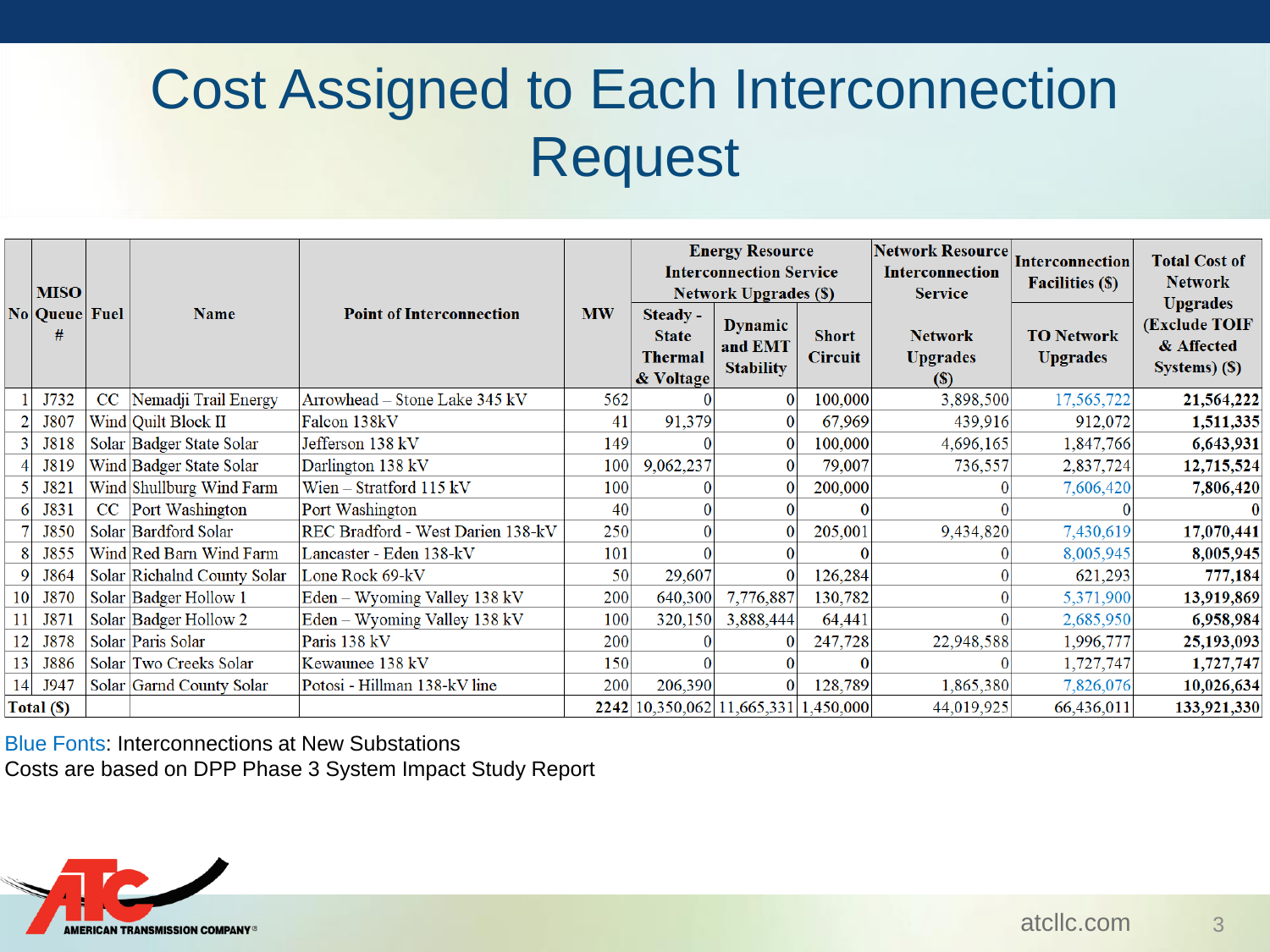## Project Costs: Interconnection Substation

| No | <b>Projects to Interconnect</b>                                            | <b>Type</b> | Cost       | <b>Assigned</b> |
|----|----------------------------------------------------------------------------|-------------|------------|-----------------|
|    | 1 J732 Interconnection Facility (Superior Substation 345 kV)               | New ICF     | 17,565,722 |                 |
|    | 2 J870& J871 Interconnection Facility (Highland Substation 138 kV) New ICF |             | 8,057,850  |                 |
|    | 3 3 3 3 5 5 Interconnection Facility (Ebenezer Substation 138 kV)          | New ICF     | 8,005,945  |                 |
|    | 4 J947 Interconnection Facility (Tennyson Substation 138 kV)               | New ICF     | 7,826,076  |                 |
|    | 5 3 321 Interconnection Facility (Zenith Substation 115 kV)                | New ICF     | 7,430,619  |                 |
|    | 6 5850 Interconnection Facility (North Creek Substation 138 kV)            | New ICF     | 7,430,619  |                 |

| N <sub>0</sub> | <b>Projects to Interconnect</b>                  | <b>Type</b>                    | <b>Cost</b>         | Assigned        |
|----------------|--------------------------------------------------|--------------------------------|---------------------|-----------------|
|                | Interconnections at Existing Substations (Seven) | Existing ICF 9.943,379 Various |                     |                 |
|                |                                                  |                                |                     |                 |
| N <sub>o</sub> | <b>Projects to Accommodate Interconnection</b>   | <b>Type</b>                    | Cost                | <b>Assigned</b> |
|                | Short Circuit - Ground Grid upgrades             | Existing                       | $1,450,000$ Various |                 |

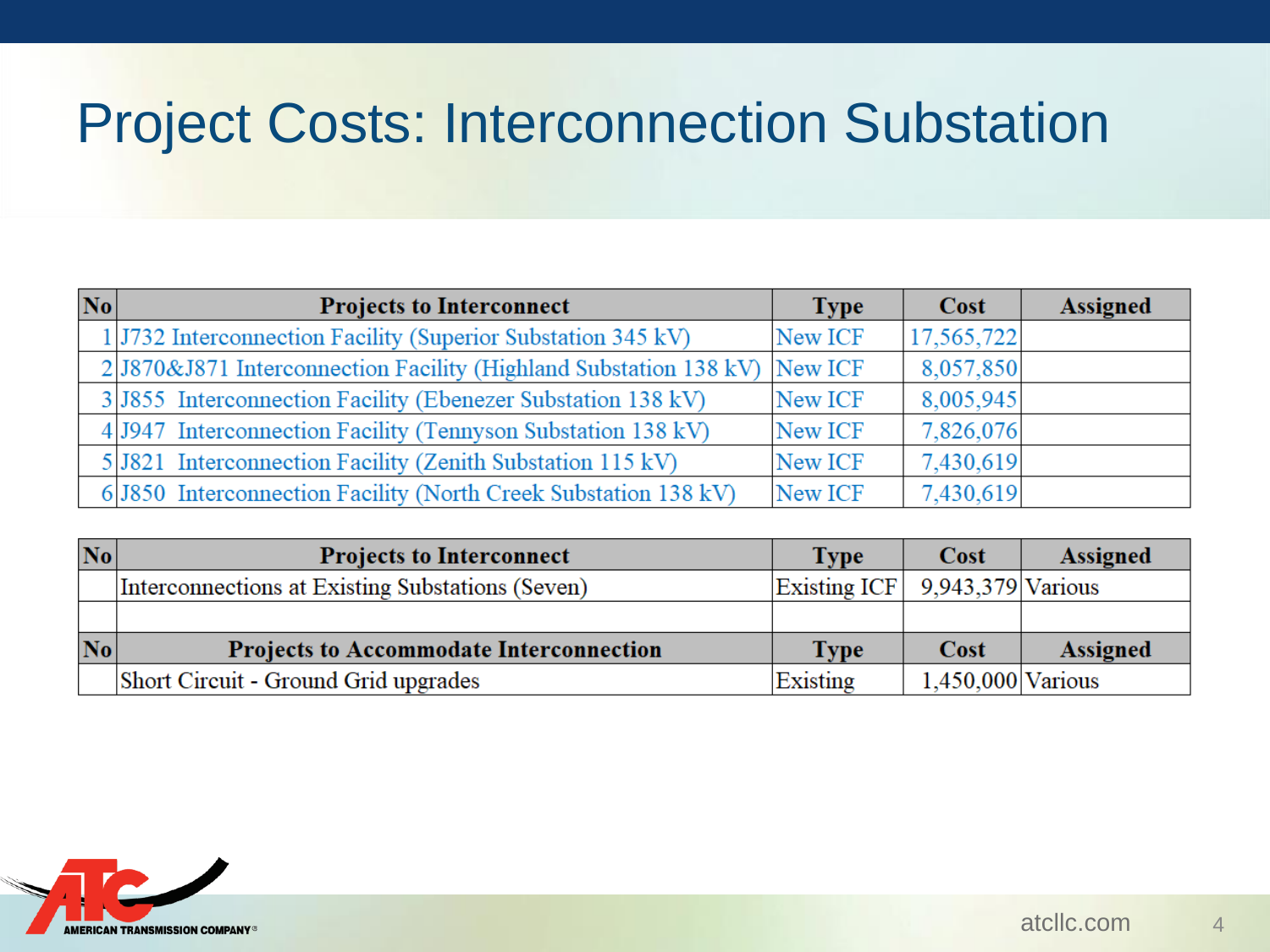#### Project Costs: Transmission Upgrades

| $ N_{0} $ | <b>Projects to Accommodate Output</b>                 | <b>Type</b> | Cost                  | <b>Assigned</b>            |
|-----------|-------------------------------------------------------|-------------|-----------------------|----------------------------|
|           | 1 Paris SS, new 345 kV bus and 345/138 kV transformer | <b>NRIS</b> | 27,410,780 J850, J878 |                            |
|           | 2 Eden - Lands End 69 kV, loop into J870/J871 POI     | <b>ERIS</b> | 11,665,331 J870, J871 |                            |
|           | 3 South Monroe – Browntown 69 kV, rebuild             | <b>ERIS</b> | 8,834,840 J819        |                            |
|           | $4$  Concord – Cooney 138 kV, reconductor             | <b>NRIS</b> | 4,696,165 J818        |                            |
|           | 5 Bass Creek – Town Line Road 138 kV, reconductor     | <b>NRIS</b> | 4,408,401 J850        |                            |
|           | 6 Stone Lake SS, upgrade transformer (XCEL), upgrade  | <b>NRIS</b> | 3,898,500 J732        |                            |
|           | 7 Hillman SS, upgrade transformer, uprate             | <b>NRIS</b> |                       | 2,627,322 J807, J819, J947 |
|           | $8$ Eden - J870J871 POI 138 kV, uprate                | <b>ERIS</b> |                       | 567,093 J870, J871, J864   |
|           | 9 Spring Green - J870J871 POI 138 kV, uprate          | <b>ERIS</b> |                       | 422,964 J870, J871         |
|           | 10 Rock River SS, terminal upgrade                    | <b>NRIS</b> |                       | 313,875 J807, J819, J947   |
|           | 11 North Lake Geneva Tap – Burlington 138 kV, uprate  | <b>NRIS</b> | 280,383 J850          |                            |
|           | 12 Darlington – North Monroe 138 kV, uprate           | <b>ERIS</b> |                       | 272,620 J807, J819, J947   |
|           | 13 North Monroe – Bass Creek 138 kV, uprate           | <b>ERIS</b> |                       | 252,545 J807, J819, J947   |
|           | $14$  Bristol – Elkhorn 138 kV, uprate                | <b>NRIS</b> | 243,377 J850          |                            |
|           | 15 Rock River SS, bus switch upgrade                  | <b>NRIS</b> |                       | 95,737 J807, J819, J947    |
|           | 16 Elkhorn – North Lake Geneva 138 kV, uprate         | <b>NRIS</b> |                       | 45,400 J807, J819, J850    |

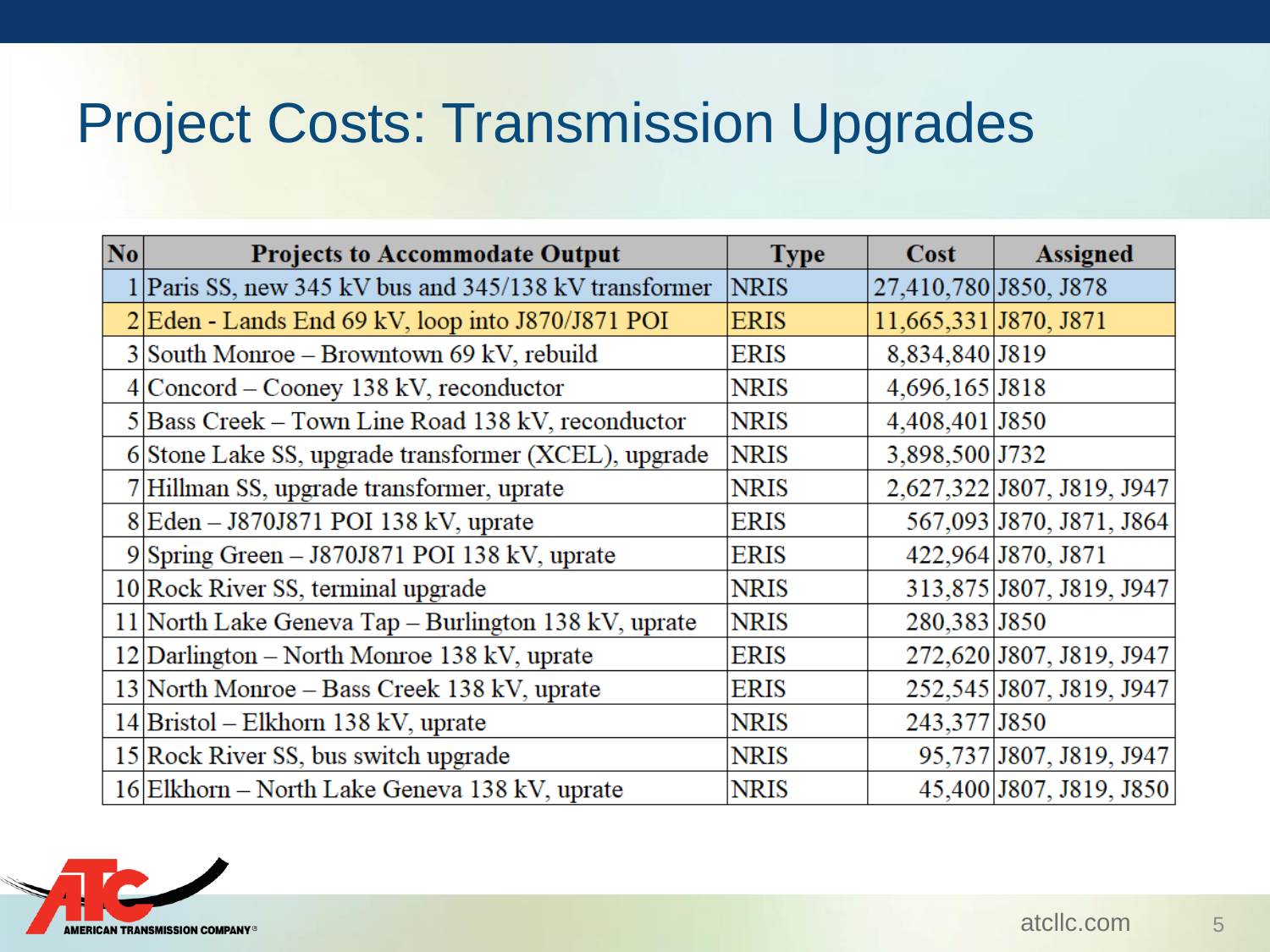

#### Proprietary & Confidential Information atcllc.com 6

**AMERICAN TRANSMISSION COMPANY®**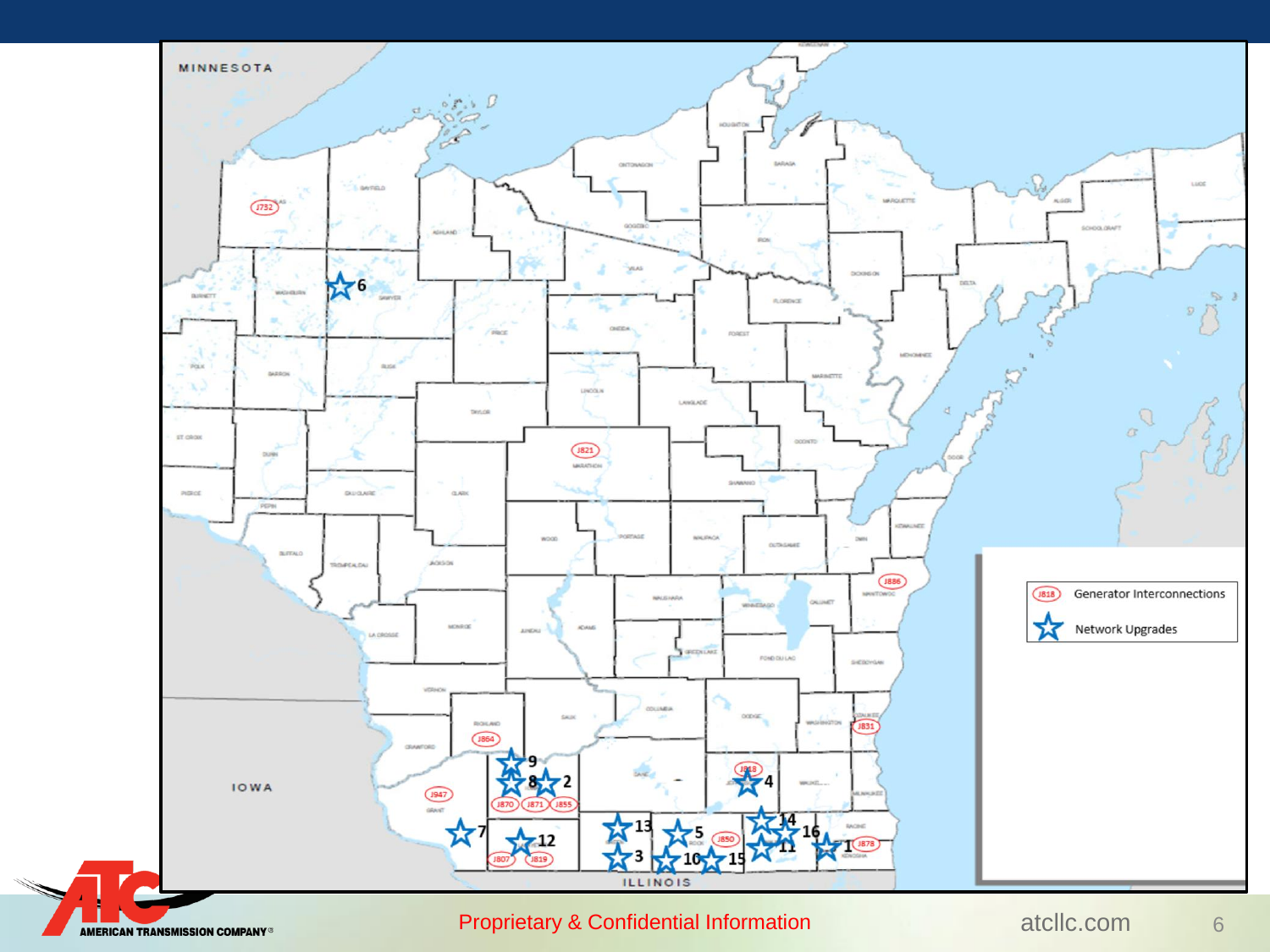# Eden to Land's End 69-kV, Loop into J870 & J871 POI



- Cost: \$11.7 million
- ISD: 12/31/2021
- Regulatory Filing: 3rd Quarter 2020
- Redesign J870/J871 Switching Station (Highland) to five position 138-kV ring bus expandable to six.
- Add one 100 MVA, 138/69-kV **Transformer**
- Loop Eden-Land's End 69 kV line Y-138 (~2.4 miles) on a double circuit
- Required for Interconnection of J870 and J871

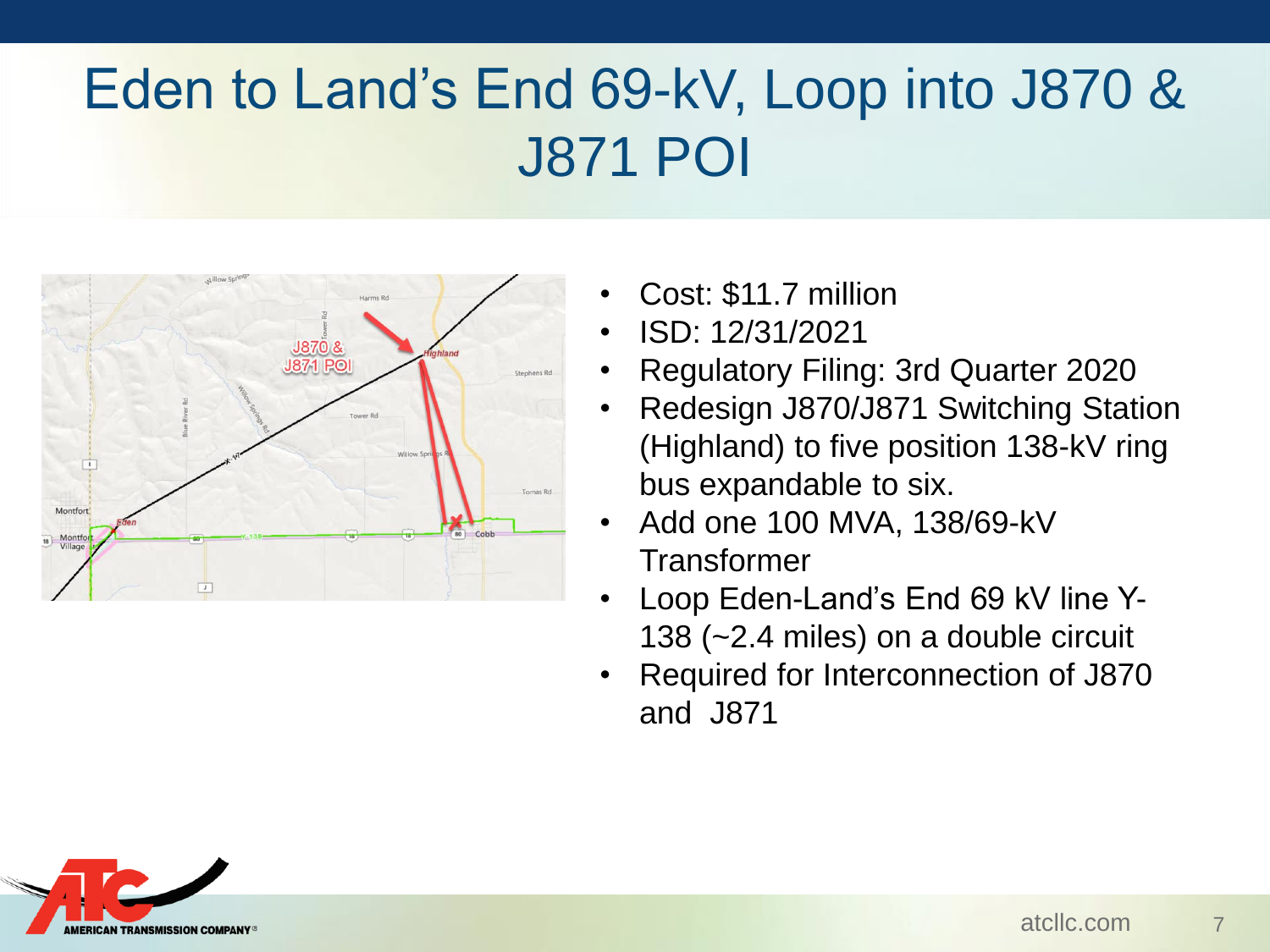## New Paris 345 kV Substation Development



- Cost: \$27.5 million
- ISD: 12/23/2022
- Regulatory Filing: Early 2021
- Split 345-kV Line 2222 from Arcadian to Zion
- Build three position 345-kV ring bus expandable to breaker and half.
- Add one 500 MVA, 138/345-kV **Transformer**
- Add 138-kV breaker at Paris 138-kV
- Required for Interconnection of J878 and J850

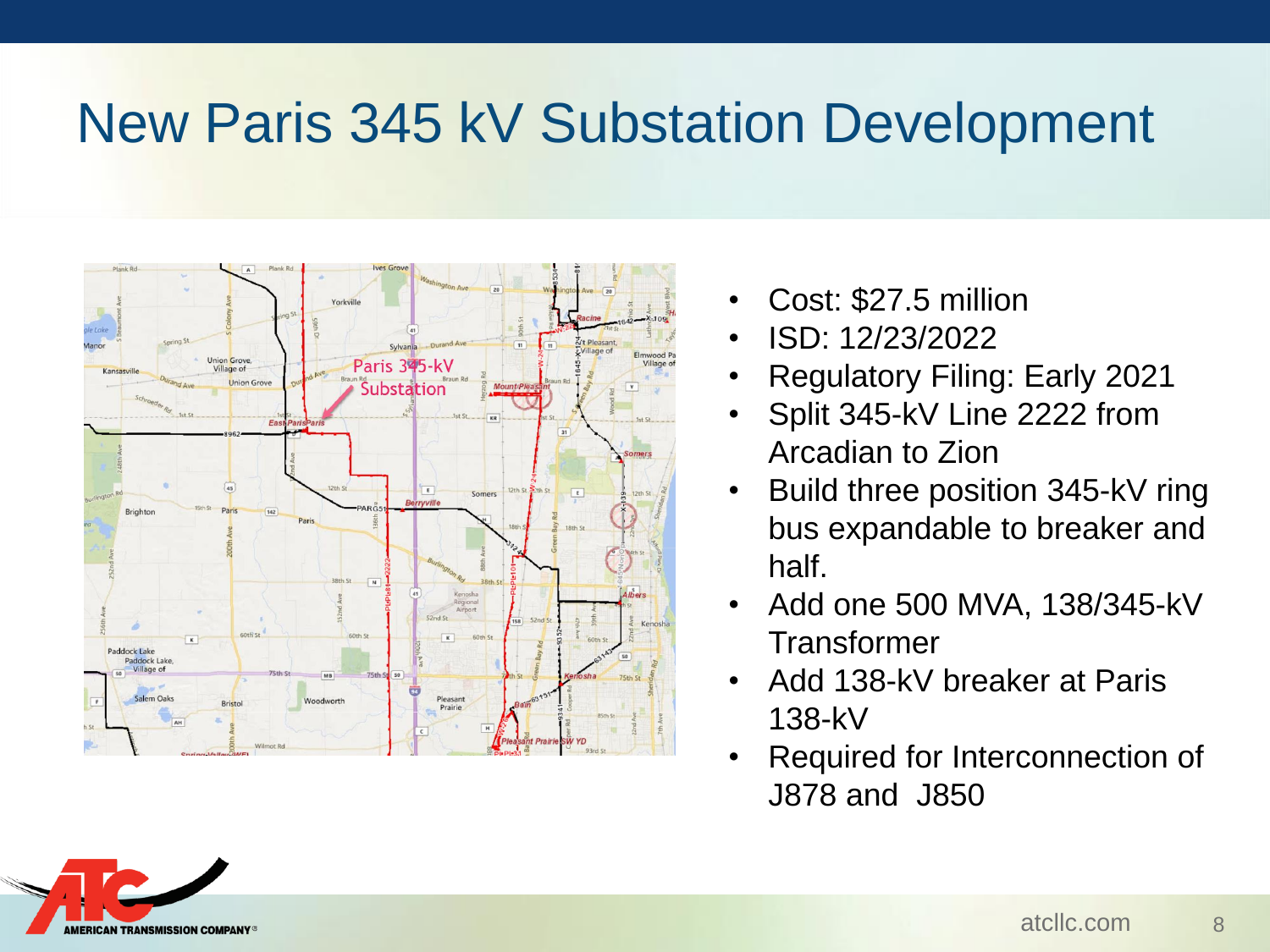In Progress: MISO Generation Interconnection Cycles

- DPP-2018-APR Cycle 1: Phase III will start in May, 2020
- DPP-2019-Cycle 1: Phase 1 will start in May, 2020
- DPP-2020-Cycle 1: Application deadline June 25, 2020